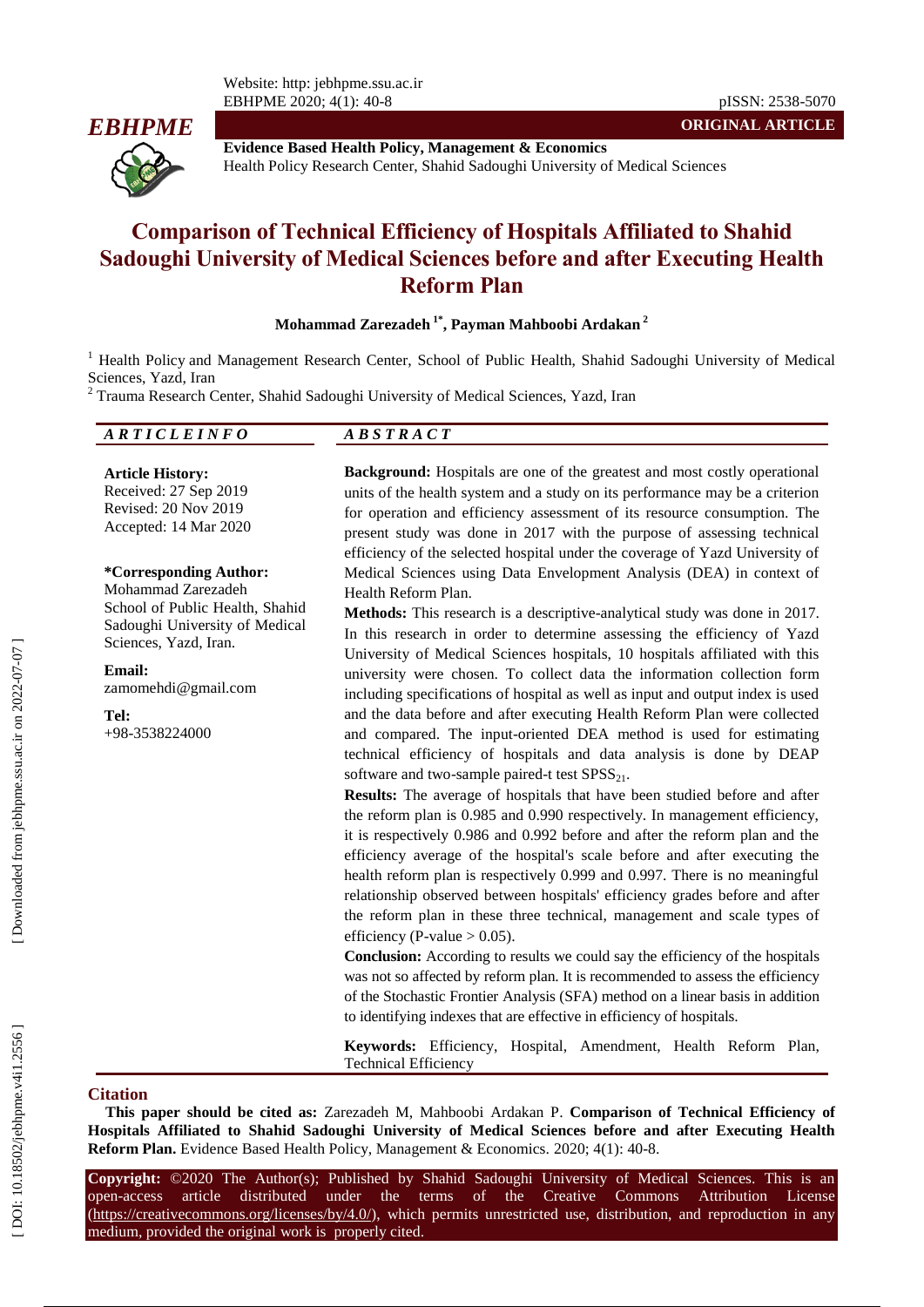## **Introduction**

 $N_{\text{perspectives}}$  and they have also pay special perspectives and they have also pay special attention to non -medical expectations. Growth of expectations as well as people's attention to safety, quality, and justice, has increased the pressure to make a responsive health system against operation (1). Health section of most countries generally faced with asignificant increase in costs of health and medical treatment cares especially increase in hospital costs (2). This issue isa result of the combined effect of factors related to request s such as population and epidemiologic changes as well as factors related to supply including advanced technology and insufficient information to be available for customers and consumers of medical treatment cares (3). Besides, studies show that this cost increase s at least maybe partly because of the inefficient use of sources (4). Hospital s as one of the important institutions that present health and medical treatment services of health section have special sensibility and importance in the medical treatment economy (5). In addition , these centers have a high percentage of sources in the health section, so that 50 -60 percent of the health sectionbudget, as well as a huge share of educated and specialist forces , are allocated to hospitals. Therefore the optimization of their sources i.e. key consumers in health and medical treatment systems is very important (6).

One of the assessment methods of how hospitals use this high volume of allocated sources is studies related to efficiency. In a brief definition, the efficiency is maximum usage of sources to produce output. To determine the amount of efficiency or inefficiency each institution shall use the proper index(s) as a criterion of comparison. The efficiency of the hospital in using sources may be evaluated by taking advantage of specific indexes and by analyzing the same and planning for improvement of efficiency indexes one can expect efficiency improvement at the system (7). At the health literature, DEA has been mostly esteemed for efficiency assessment of hospitals and the medical treatment industry. Extensive studies for instance by Gannon in Ireland, Hofler and Folland in America, MiikaLinna in Finland, Parkin and Hlingsworth in Scotland, Goodarzi et al in Iran have been done that all of them emphasize on applying DEA for hospitals efficiency assessment which is a suitable method for health systems (8 -13). DEA is a nonparametric mathematic programming method that estimates a frontier using all observations in a function and it is known as this name since it covers and includes all data. The nonparametric method is based on a series of optimization using linear programming. In this method, the efficient frontier curve is shaped from a series of points that are determined by linear programming. Meanwhile, by this method multi -output and multi -input analysis can be used without predetermining their weights and also this method may be applied for observed data with no need for product information according to relative efficiency measurement. However, there are different methods for determining the efficiency that all of them have advantages and disadvantages; therefore, specifying the best method may be the appropriate solution in determining production efficiency for directors (14). So that considering hospitals as an organization that faces with multiple data and output simultaneously, the DEA technic is one of the most useful models that have the ability of such assessment for hospital efficiency measurement (15).

In Iran by coming to the work of the new government, the health system amendments were formed at the framework of health system reform plans approval and financial supply of these plans. The collection of health system reform plans have been started since 5 May 2014 all over the country with the purpose of financial protection of people, creating justice in accessing health services and development of service quality (16). Regarding the allocation of a significant share of the government budget to the health and medical treatment section in this plan, the need for service assessment of this section is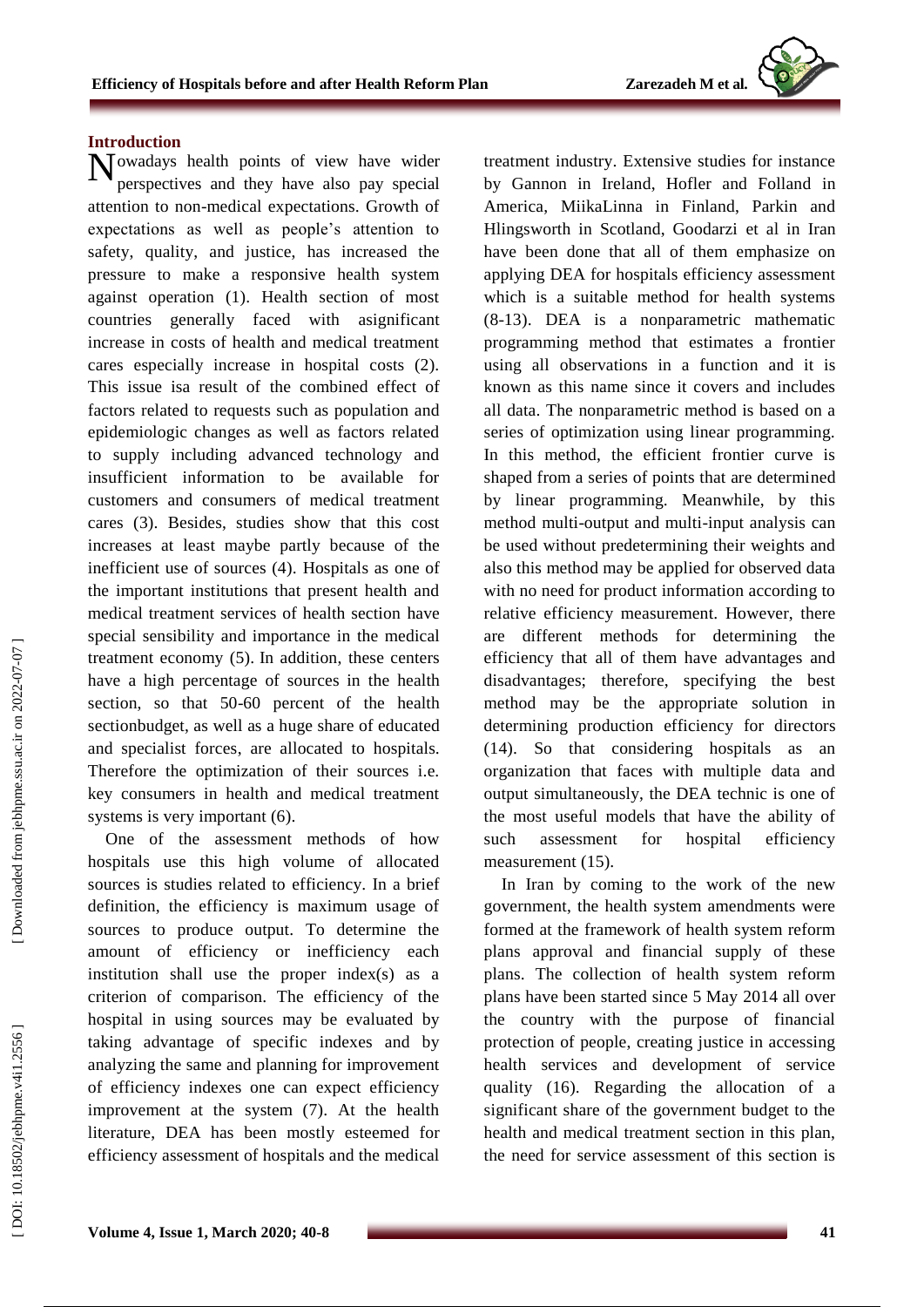important relatively (17). Some studies have been done in Iran as to the effect of reform plan on indexes of health section that it is worthy to mention the study of Kheiri and colleagues at the hospitals under the coverage of Iran universities of medical sciences. The result of this study showed that regarding purposes of reform plan it had positive effects on a decrease in patients' payable amount, increase in natural childbirth, hospitalization services development and increase of physicians stay in deprived areas (18). Meanwhile, at the study of Dadgar and colleagues after executing the reform plan all the indexes under study were at the situation better than before. Yet, most studies in this field have investigated the efficiency only in one section while the present study investigates the effect of reform plan too. In addition in the present study input and output index have been chosen based on 4 pack of health reform plan existed in all hospitals, hence, objective -based indexes entered the study. Efficiency assessment as one of the effective factors on the efficiency of hospitals as one of the executive elements of the health system reform plan may help its planners and executive agents in order to identify the strengths and weak points better and improve that. Therefore, this study with the purpose of measuring the efficiency of hospitals under the coverage of Shahid Sadoughi University of Medical Sciences of Yazd was done before and after executing the health system reform plan.

# **Materials and Methods**

The present study is a descriptive -analytical was done in 2017 based on data of 2013 and 2014 that are respectively the years before and after the health reform plan. Although the main purpose of the present research was hospital efficiency measurement and the principles and technics applied in it may be used in solving executive and real issues, therefore this research is practical research that is done retrospectively. The research population in this research is all hospitals under the coverage of Yazd University of Medical

Sciences that entered the study on a complete enumeration basis. Taft Psychiatric hospital for having psychiatry specialty and Bahabad Hospital for being newly established were exited the study. A data collection tool is a researcher -made form that was prepared by taking opinion polls from experts in the field of health management and economy. This form includes the name of the hospital, number of beds, hospital's budget, number of house physicians, number of outpatient referrals, bed occupation factor, payments by patients, number of patients determined less than six hours and the average period of visits.

The data collection methods in this research are field and library research methods. In a way that some data related to research subject had been obtained from library research and by referring to books, articles, and the internet. The other part of data related to hospitals, their inputs, and outputs had been extracted by university medical treatment deputy in a way that the researcher gave the designed form electronically to the statistics expert of medical treatment deputy by cooperating with medical treatment deputy and management of Shahid Sadoughi University of Medical Sciences of Yazd and thereafter data completion the completed form was received.

The health reform plan packages had been used to choose data and output and to achieve logistic results in context of health reform plan, in a way that among eight defined package in health reform plan including promotion of natural childbirth, hoteling quality upgrade, decrease in patients payables, emergency services upgrade, visits quality upgrades, house physicians stay, health services tariffs and presence of specialists at the hospital, four packages that were fully in process in all Yazd Medical Sciences hospitals were chosen. These four packages include: hoteling quality upgrade, decrease in patients payables, emergency services upgrade and visit quality upgrades. Other packages did not exist in some hospitals and/or they were not fully executed. Based on four packages, four data (number of beds, hospital's budget, number of house physicians, number of outpatient referrals)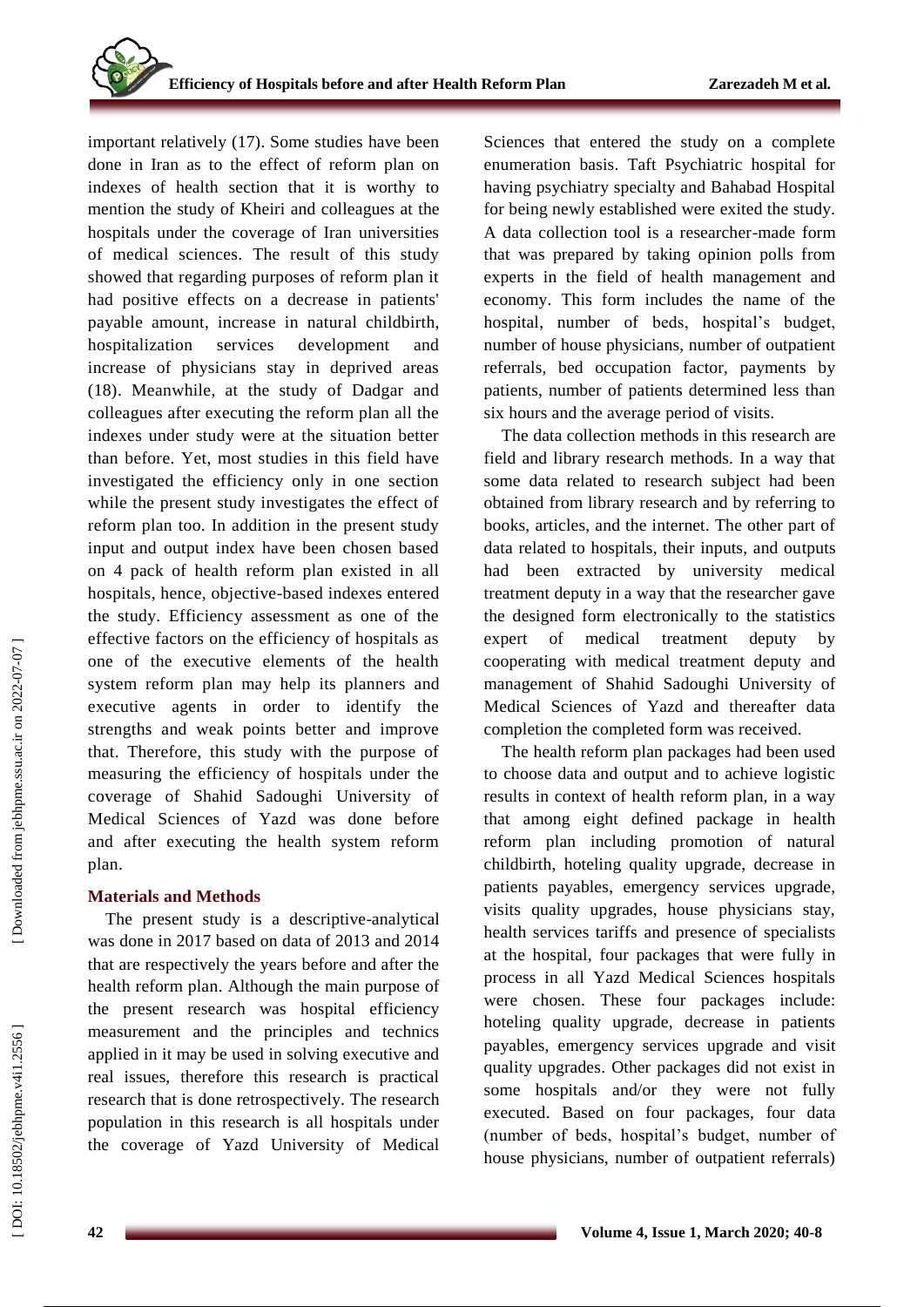and four outputs (bed occupation factor, payments by patients, number of patients determined less than six hours and average period of visits) were conducted in context of efficiency assessment of reform plan; in a way that one data and one output were considered for each package. Input and output indexes were selected by taking advantage of health reform plan documents as well as the opinion of three specialists in the field of health and medical treatment management and two physicians of Committee on Statistics and IT.

All collected data entered the software with utmost accuracy and precision, and to ensure its accuracy the statistic expert of the university has confirmed the data. Meanwhile, the researcher has analyzed and explained data without any prejudice.

After collecting data from relevant centers, the data entered DEAP software divided by the year of study and the amount and type of hospital efficiency as to the scale were determined. DEA was applied for computing technical, management and scale efficiency. Then the software output including hospital operation results had been processed and analyzed on a comparative basis according to the selected approach. So that the closer technical efficiency is to number one the more efficient it is. This amount may be a maximum of 1 and a minimum zero. The type of efficiency to scale is analyzed based on scale efficiency and the amount of input surplus and output deficiency is analyzed based on net technical efficiency.  $SPSS_{21}$  software and a twosample *paired t -test* were also applied for comparing efficiency results. Required permits were obtained from Yazd University of Medical Sciences .

The authors declare that they have complied with

the principles of the Helsinki Declaration.

### **Results**

Result out of assessment pattern of technical, management and scale efficiency are presented in 10 hospitals of Yazd University of Medical Sciences. In technical efficiency, before executing reform plan 2 hospitals (EmamJafarSadegh of Meibod and Khatamolanbia of AbarKouh) and after executing reform plan 3 hospitals (Shahid Sadoughi, EmamJafarSadegh of Meibod and Khatamolanbia of AbarKouh) affiliated with Yazd University of Medical Sciences did not have full efficiency. However, the average of hospital efficiency grade had 0.005 increases .

Among hospitals affiliated with Yazd University of Medical Sciences, excluding two hospitals, the amount of management efficiency was one in other hospitals. In addition, the amount of hospitals efficiency before executing reform plan was 0.986 that was increased to 0.006 after executing reform plan, however, the increase was not significant as in terms of statistics (P value  $> 0.05$ ).

At scale efficiency 2 hospitals did not have full efficiency and the amount of hospitals efficiency after executing reform plan had some decrease. Yet, the results of two sample paired -t test did not show any significant relation between grades of hospitals efficiency before and after executing reform plan (P-value  $> 0.05$ ).

Totally the efficiency of hospitals under study did not have any significant change after health reform plan (P-value  $> 0.05$ ). Yet, the amount of technical and management efficiency had respectively 0.005 and 0.006 increase after executing health reform plan.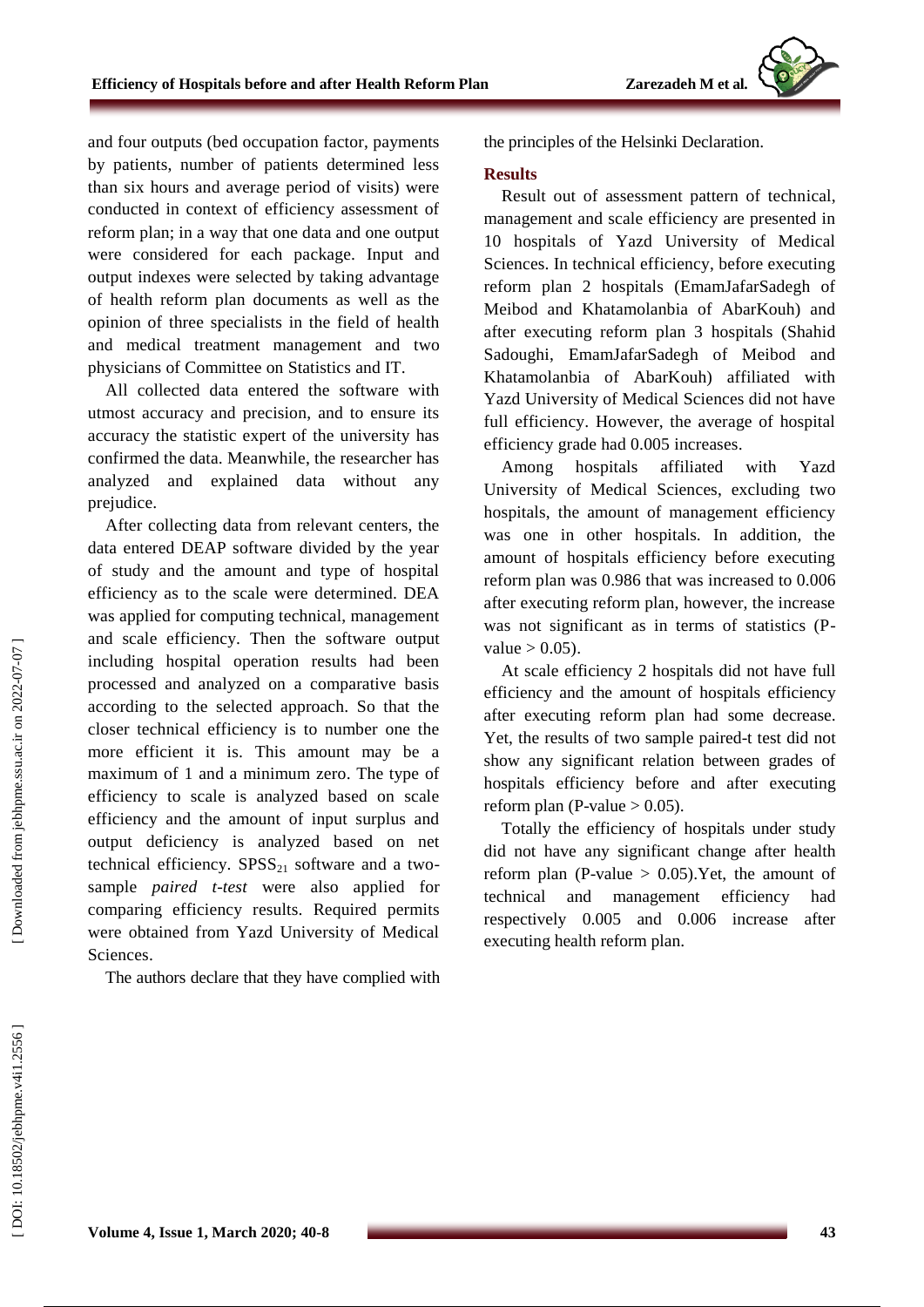| <b>Hospital</b>              | Before executing reform plan | After executing reform plan |
|------------------------------|------------------------------|-----------------------------|
| Shahid Sadoughi              |                              | 0.986                       |
| Shahid Dr. Rahnamoon         |                              |                             |
| Mohammad SadeghAfshar        |                              |                             |
| Zeyaei of Ardakan            |                              |                             |
| Shahid Beheshti of Taft      |                              |                             |
| EmamJafarSadegh of Meibod    | 0.881                        | 0.942                       |
| Fatemeh Al-Zahra of Mehriz   |                              |                             |
| Ayatollah Khatami of Khatam  |                              |                             |
| Valiasr of Bafgh             |                              |                             |
| Khatamolanbia of AbarKouh    | 0.975                        | 0.972                       |
| Average & Standard Deviation | $0.985 + 0.37$               | $0.990 + 0.19$              |
| Amount of t                  | $-0.683$                     |                             |
| Significance Level           | 0.512                        |                             |

**Table 1** . Technical Efficiency of Educational Hospitals affiliated with Yazd University of Medical Sciences

**Table 2 .** Management Efficiency of Educational Hospitals affiliated with Yazd University of Medical Sciences

| <b>Hospital</b>              | Before executing reform plan | After executing reform plan |
|------------------------------|------------------------------|-----------------------------|
| Shahid Sadoughi              |                              |                             |
| Shahid Dr. Rahnamoon         |                              |                             |
| Mohammad Sadegh Afshar       |                              |                             |
| Zeyaei of Ardakan            |                              |                             |
| Shahid Beheshti of Taft      |                              |                             |
| EmamJafarSadegh of Meibod    | 0.885                        | 0.943                       |
| Fatemeh Al-Zahra of Mehriz   |                              |                             |
| Ayatollah Khatami of Khatam  |                              |                             |
| Valiasr of Bafgh             |                              |                             |
| Khatamolanbia of AbarKouh    | 0.976                        | 0.979                       |
| Average & Standard Deviation | $0.986 + 0.36$               | $0.992 + 0.18$              |
| Amount of t                  | $-1.05$                      |                             |
| Significance Level           | 0.318                        |                             |

**Table 3 .** Scale Efficiency of Educational Hospitals affiliated with Yazd University of Medical Sciences

| <b>Hospital</b>              | Before executing reform plan | After executing reform plan |
|------------------------------|------------------------------|-----------------------------|
| Shahid Sadoughi              |                              | 0.986                       |
| Shahid Dr. Rahnamoon         |                              |                             |
| Mohammad Sadegh Afshar       |                              |                             |
| Zeyaei of Ardakan            |                              |                             |
| Shahid Beheshti of Taft      |                              |                             |
| EmamJafarSadegh of Meibod    | 0.996                        | 0.998                       |
| Fatemeh Al-Zahra of Mehriz   |                              |                             |
| Ayatollah Khatami of Khatam  |                              |                             |
| Valiasr of Bafgh             |                              |                             |
| Khatamolanbia of AbarKouh    | 0.999                        | 0.993                       |
| Average & Standard Deviation | $0.999 + 0.001$              | $0.997 + 0.004$             |
| Amount of t                  | 1.19                         |                             |
| Significance Level           | 0.262                        |                             |

## **Discussion**

In this research, the efficiency of hospitals under the coverage of Shahid Sadoughi University of Medical Sciences of Yazd was assessed before and after executing the health system reform plan. According to results of this research, the technical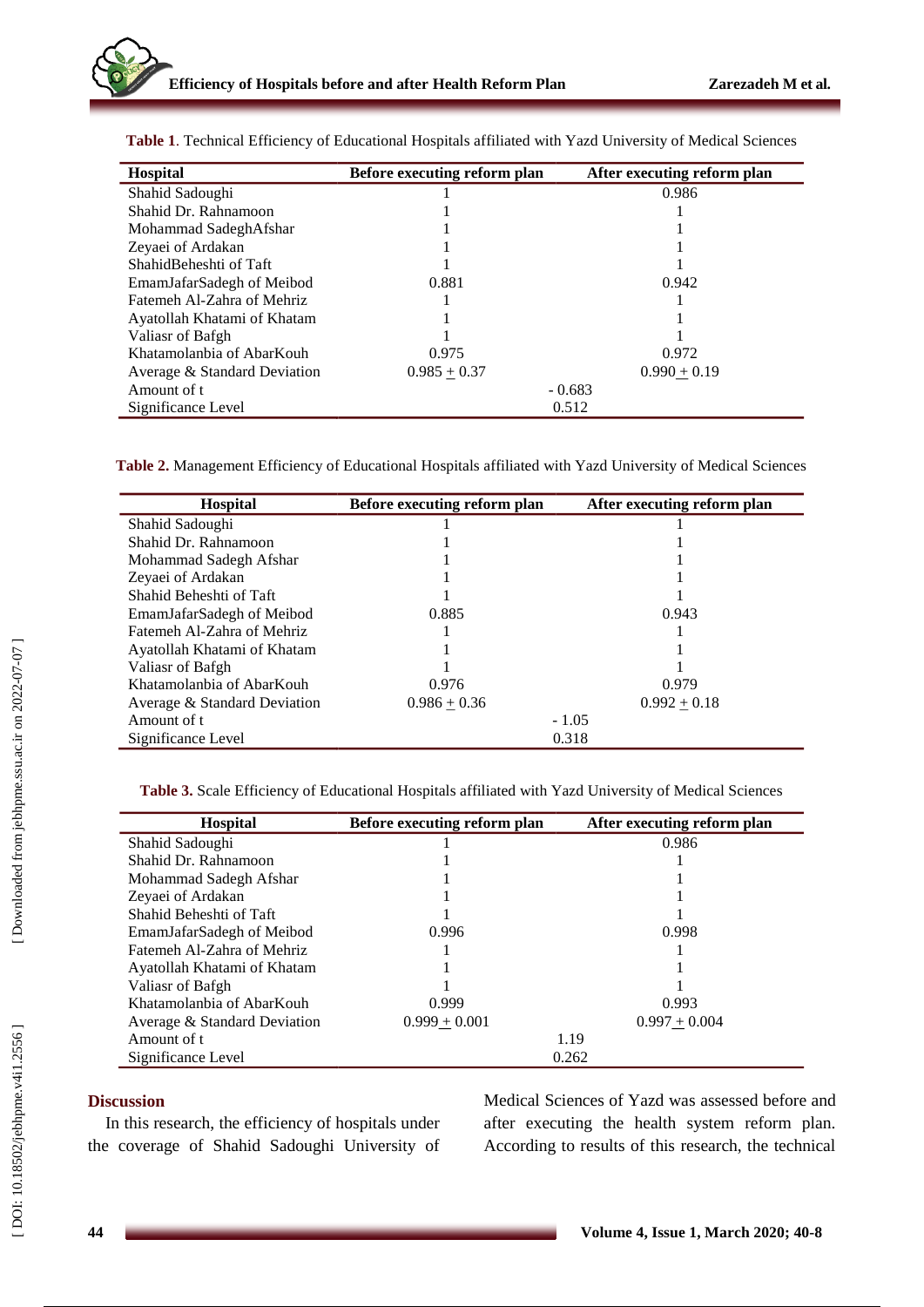efficiency average of units understudy is 98.5 % and their management efficiency and scale efficiency are 98.6 % and 99.9 % respectively before health system reform plan, and after executing health reform plan the technical efficiency, management efficiency and scale efficiency are 99 %, 99.2 %, and 99.7 % respectively. Based on these results although the average efficiency increased shortly after the health reform plan, this increase was not significant in terms of statistics and the health reform plan did not increase outputs significantly. According to studies of Dehghan and Colleagues in evaluating the performance of health system reform plan, in 2015 academic hospitals of Yazd province showed that health reform plan goals achievement is at "Good" level from viewpoint of executive managers, but the performance of some instructions of reform plan was not as expected (19). The results from studies of Joshan and Colleagues in 2016 showed that the health reform plan had a slight change in the efficiency of hospitals and efficiency of hospitals understudy in all three universities was not significant in terms of statistics (14). The results from studies of Nabilou and Colleagues in 2016 for evaluating the performance of hospitals under the coverage of Oroumieh universities of Medical Sciences before and after making a health system reform plan showed that by executing this plan the hospitals performed efficiently and they had a significant increase in performance (15). In a study by Poorreza and Colleagues in Tehran University of Medical Sciences, the efficiency of educational and public hospitals was separately assessed and there was a significant difference between these two groups of hospitals (20). In research of Ghazizadeh and Colleagues in 2018 on performance indexes in hospitals under the coverage of East Azerbaijan province health network before and after the reform plan, it can be observed that execution of health system reform plan had a considerable effect on performance index of hospitals (21). The results from study of Amouzadeh and Colleagues in 2017 showed that the efficiency and efficiency rank of hospitals of

Babol University of Medical Sciences and Mazandaran University of Medical Sciences increased after health reform plan that 61.9 % of hospitals studied in this research were efficient before the plan and 71.45 % of the hospitals was efficient after reform plan (22).

In foreign studies, the results were somewhat in line with the results of the present study. For instance, Jiang and Colleagues in the assessment of China's hospitals showed that scale and amount of hospital services have been increased sharply but the efficiency was relatively low and it had a slight decrease as of 2008 up to 2012 (23). Unlike the present study efficiency assessment in hospitals of Turkey showed that after amendments the efficiency improved (24).

It is worthy to mention the type of studied hospitals in different researches as well as the specialty of the hospital as to differences between the abovementioned studies and the results of the present study. Since in efficiency the input indexes are highly depended on type and specialty of the hospital, these results may be different in different universities. Meanwhile, efficiency assessment in the different years may be also another reason for the difference in results in a way that in the first years of health reform plan hospital performance indexes were better than in recent years.

Yet, we can deduce the reason for the slight difference in the efficiency of hospitals understudy, before and after executing the reform plan studied indexes may not indicate the activities in the health reform plan. Also, since in the DEA method an institution is considered as reference, the simultaneous correlation between hospitals affected by one plan may be another reason for this issue. Temporary impact of some health reform plan packages as well as non -entering all health reform plan packages in this research because of the lack of some packages in all hospitals may be one of the reasons.

One of the limitations of this research may be a lack of data and information for indexes before executing a health reform plan that makes it difficult for the selection of a special index. Also, to compensate for self -correlation and the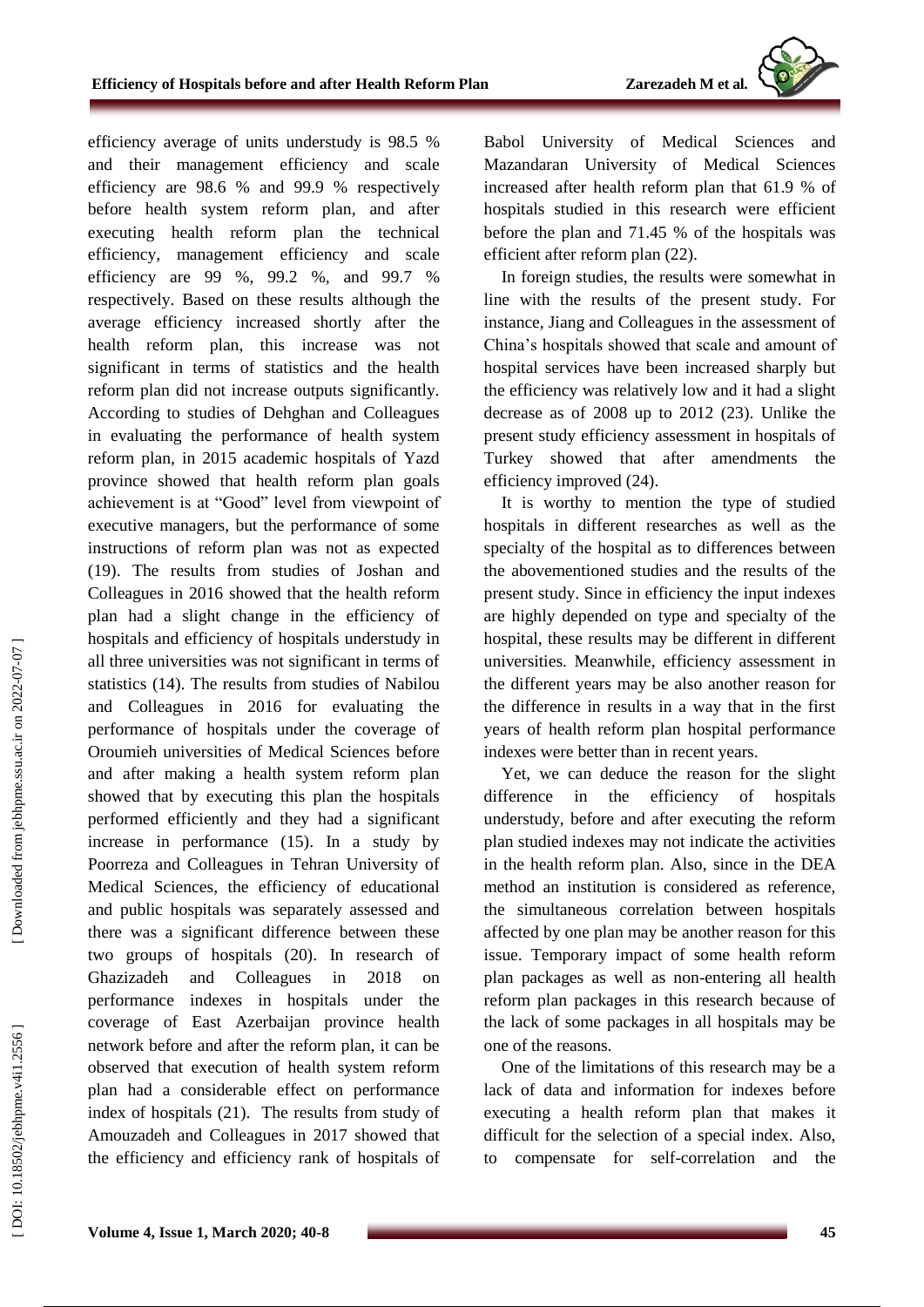simultaneous correlation between hospitals it is recommended to use super DEA in further studies. One of the strengths of the present study in the ratio of other studies in this field is the selection of input and output indexes fit to reform plan packages to assess the effects of reform plan on efficiency in a logistic method.

## **Conclusion**

Generally, although the efficiency of hospital understudy was ideally, the directors shall try more for more improvement of hospitals' efficiency and make necessary plans for that. Meanwhile, familiarizing directors with economic technics and analysis and applying these principles for accurate needs assessment and planning for preventing sources to be waste and evaluating reasons for not using all sources at inefficient sections could be an effective and breakthrough. Considering the efficiency measurement makes a criterion for comparing the amount of using existed sources as to standard criteria and/or an index for assessment of hospital performance, the university authorities can use their efficiency rank for budgeting and supplying hospital credit.

This research may be a tool for a better policy of health reform plans in addition to helping better source management. Efficiency assessment helps hospitals to identify their efficient usage and the inefficient hospitals compare their performance with efficient hospitals of the same level and determine the capacity of their progress and improvement. The health system reform plan has increased patients access to medical treatment hospitals by decreasing payment and plans such as clinic development, visit quality improvement, the resistance of physicians in deprived areas, and it is useful for people who do not follow up their illness and medical treatment because of bad financial affordability. The continuation of this kind of plan will be a useful step in the fulfillment of public envelopment of health and justice under the condition of planning for stable financial resources and supplying proper manpower and physical resources. Yet, the results of present study shows that the efficiency of hospitals under study did not

have any significant change before and after executing health reform plan and some these results short term consequences of some health reform plan packages such as visit upgrade, hoteling, and some results may be done by changes in reform plan packages in other economic dimensions such as effectiveness. It is recommended to assess the efficiency of the SFA method on a linear basis in addition to identifying indexes that are effective in efficiency of hospitals.

## **Acknowledgments**

The present study is outcome of the research plan approved by Iran University of Medical Sciences.

## **Conflict of interests**

The writers declared that there is no conflict of interests in this research.

## **Authors' contributions**

Zarezadeh M designed research ; Zarezadeh M collected data; Mahboubi P analyzed data; Mahboubi P wrote manuscript. Zarezadeh M had primary responsibility for final content. All authors read and approved the final manuscript.

# **References**

- 1. Lundberg M, Wang L, Coudouel A, Paternostro S. Analyzing the Distributional Impact of Reforms. Washington: The World Bank. 2006. doi: 10.1596/978-0-8213-6348-5.
- 2. Khorasani E, Keyvanara M, Karimi S, JafarianJazi M. The Role of Patients in Induced Demand from Experts' Perception: A Qualitative Study. Journal of Qualitative Research in Health Sciences. 2014; 2(4): 336 -45. [In Persian]
- 3. Saber Mahani A, Hadian M, Ghaderi H, Barouni M, Shakibaei A, Bahrami M. Comparing the Efficiency of Kerman Province towns in Acquiring Human Development Index Via Data Envelopment Analysis. Iranian Red Crescent Medical Journal. 2012; 14(4): 248 -9. PMID: 22754690.
- 4. Rahimi B, Yusefzade H, Khalesi N, Valinejadi A, Gozali A, Akbari S, et al. Analysis of the Efficiency and Optimal Consumption of Resources in Selected Hospitals in Urmia

DOI: 10.18502/jebhpme.v4i1.2556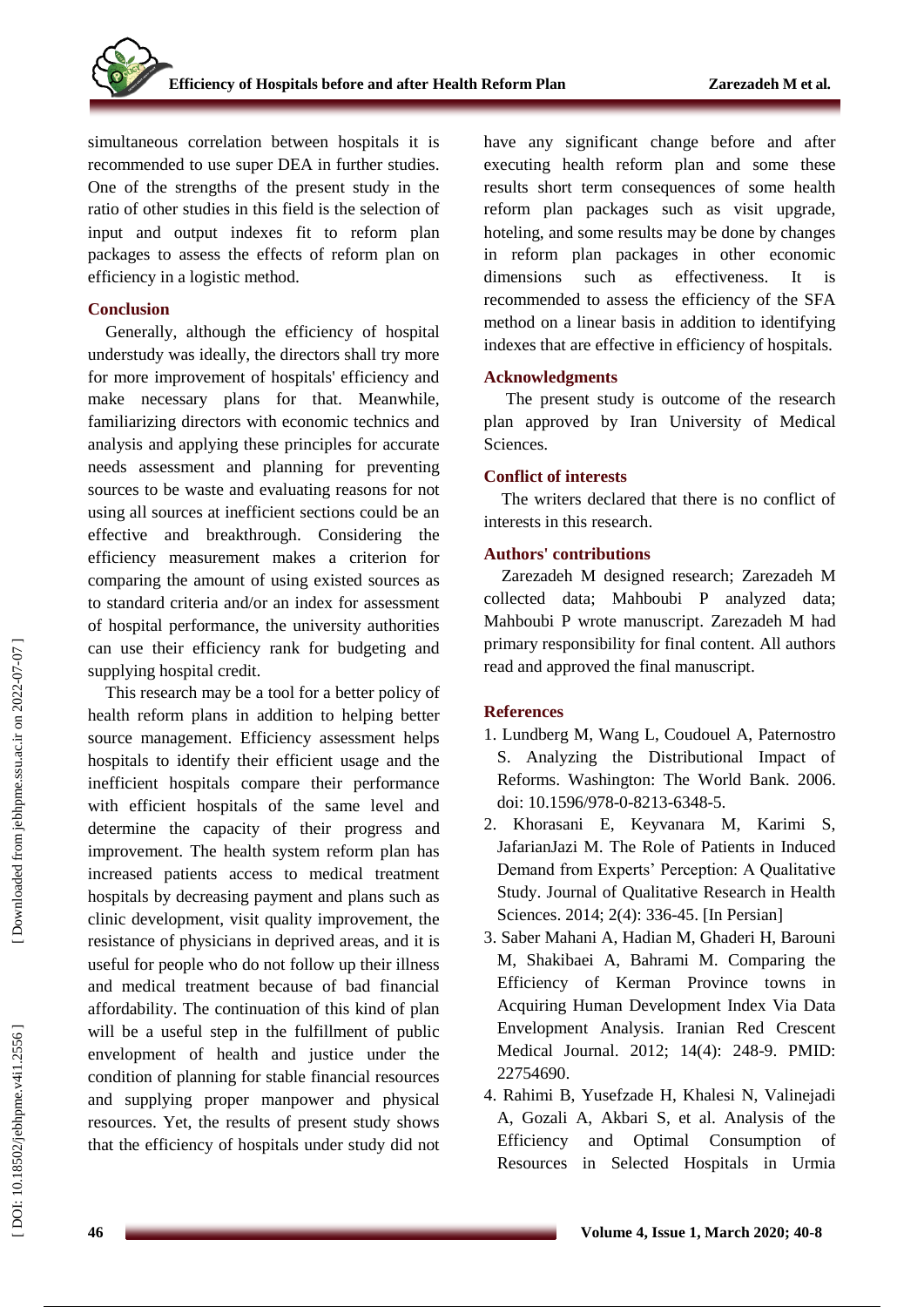Province through Data Envelopment Analysis. Journal of Health Administration. 2012; 15(47): 91 -102. [In Persian]

- 5. Askari R, Goudarzi R, Fallahzadeh H, Zarei B, DehqaniTafti A. Efficiency Appraisal of Yazd University Of Medical Science Hospitals by Quantitative Approach Data Envelopment Analysis (DEA). Journal of PayavardSalamat. 2012; 6(3): 215 -24. [In Persian]
- 6. Niazi Sh, Jahani Ma, Mahmoodi Gh. Evaluation of human resources in the hospitals affiliated to Baboluniversity of medical sciences and social security of Qaemshahr city based on the standards of the iranian ministry of health. Journal of Babol University of Medical Sciences. 2016; 18(2): 56 -63. [In Persian]
- 7. Hatam N. The Role of Data Envelopment Analysis (DEA) pattern in the efficiency of social security hospitals in Iran.Iranian Red Crescent Medical Journal. 2008; 10(3): 208 -14 .
- 8. Gannon B. Testing for variation in technical efficiency of hospitals in Ireland.Economic and Social Studies. 2005; 36(3): 273 -94.
- 9. Linna M. The impact of health care financing reform on the productivity change in Finnish hospitals. Helsinki University of Technology. 1999.
- 10. Hollingsworth B, Parkin D. The efficiency of Scottish acute hospitals: an application of Data Envelopment Analysis. Mathematical Medicine and Biology: A Journal of the IMA. 1995; 12(3 - 4): 161 -73.
- 11. Goodarzi Gh. Determination of technical efficiency of hospitals in Tehran University of Medical Sciences using data envelopment analysis(DEA): 2000 - 2004. Journal of Health Management. 2007; 9(26): 31 -8. [In Persian]
- 12. Mahani S. Determination of technical efficiency of public hospitals in Kerman University of Medical Sciences using Data Envelopment Analysis (DEA) in 2007. Journal of Kerman University of Medical Sciences. 2010; 17(1): 59 -67.
- 13. Kazemi Z, AhmadKiaDaliry AA.DEA method for hospital operational budgeting, articles of the International Conference of Management

Accounting.Tehran; 2009. https://www.civilica. com/ Paper -IPBBC03 -IPBBC03\_003.html.

- 14. Joshan S, Shah Hoseini R, Fetros MH. Assessment of the technical efficiency of teaching hospitals of tehran using data envelopment analysis before and after health sector revolution. Teb Va Tazkieh. 2016; 25(1): 37 -48.
- 15. Nabilou B, Salem Safi P, Yusefzadeh H. Performance Assessment of Health System Reform Plan In The Hospitals Affiliated With Urmia University of Medical Sciences. Journal of Urmia Nursing and Midwifery faculty. 2017; 14(11): 896 -905. [In Persian]
- 16. Bastani P, Lotfi F, Moradi M, Ahmadzadeh MS. The Performance Analysis of Teaching Hospitals Affiliated with Shiraz University of Medical Sciences Before and After Health System Reform Plan Using Pabon Lasso Model. Journal of Rafsanjan University of Medical Sciences. 2016; 15(8): 781-92. [In Persian]
- 17. Hashemian M, Ferdosi M, Moeini Poor M, Fattah HR. Efficiency Evaluation and Comparison of Isfahan Provinces Hospitals Before and after the Reform in Health System using the Pabon Lasso Model (1391 -1394). journal of Ilam university of medical sciences. 2017; 25(3): 186 -200. doi: 10.29252/sjimu.25. 3.186. [In Persian]
- 18. Khayeri F, Goodarzi L, Meshkini A, Khaki E. Evaluation of the national health care reform program from the perspective of experts. Journal of Client -Centered Nursing Care. 2015; 1(1): 37 - 46. doi: 10.32598/jccnc.1.1.37.
- 19. Dehghan A, Mirjalili MR, ZareMehrjardi MH, Maliheh R, Samiyezargar A, Kazemeini SK. Performance of Health Care System Reform Plan from the Perspective of University Hospitals Executives in Yazd Province in 2015. Management Strategies in Health System. 2016; 1(1): 43 -9. [In Persian]
- 20. Pourreza A, Goudarzi Gh, Azadi H. Determination of Technical Efficiency of Hospitals Affiliated With Tehran University of Medical Science by the Data Envelopment Analysis Method: 1996 - 2006. Journal of School

DOI: 10.18502/jebhpme.v4i1.2556